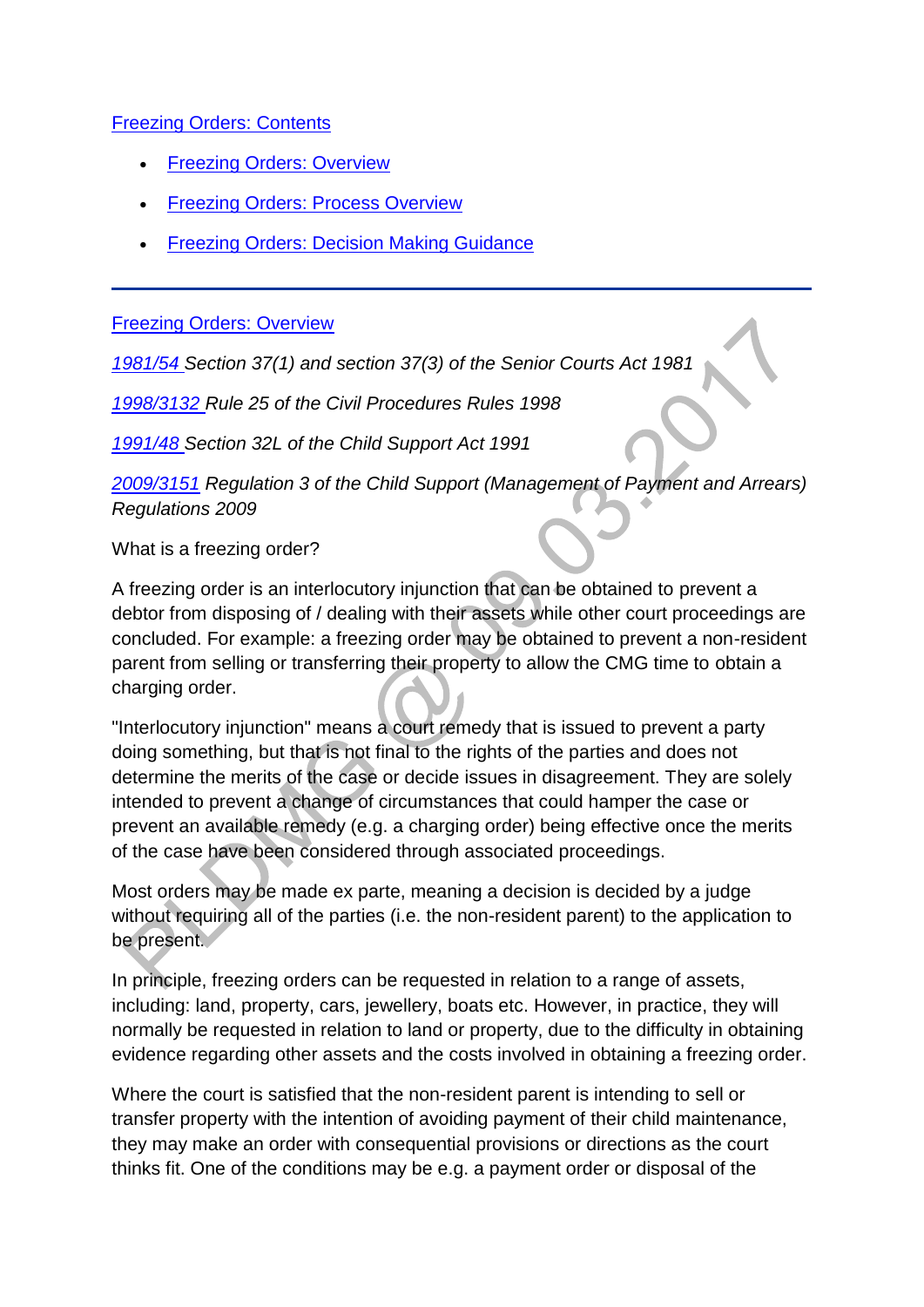property, where the funds from the sale would be used to satisfy (or partially satisfy) the child support debt.

Note: The Policy steer is to only accept a freezing order against a solely owned asset.

The court will allow the non-resident parent to apply to set aside or vary the freezing order.

When should a freezing order be considered?

Freezing orders should only be considered if:

- the value of the asset and the non-resident parent's arrears both exceed £3,000
- the non-resident parent has been notified of the arrears, i.e. an arrears notice as prescribed in Regulation 3 of the Child Support (Management of Payments and Arrears) Regulations 2009 has been issued
- there is a liability order in place or action to apply for a liability order has commenced
- there is clear evidence that the non-resident parent owns the asset that is to be disposed
- there is information / evidence to indicate that suitable assets are available for this type of action
- there is information / evidence to indicate that the asset is being / is going to be disposed of or removed from relevant jurisdiction. NOTE: you must ensure that the information received about the asset being sold is reliable and that it is not hearsay

Refer to the [Decision Making Guidance](http://np-cmg-sharepoint.link2.gpn.gov.uk/sites/policy-law-and-decision-making-guidance/Pages/Legal%20Enforcement%20-%20England%20and%20Wales/Freezing-Orders.aspx#fodmg) for further advice on each of these requirements.

**[Return to Contents](http://np-cmg-sharepoint.link2.gpn.gov.uk/sites/policy-law-and-decision-making-guidance/Pages/Legal%20Enforcement%20-%20England%20and%20Wales/Freezing-Orders.aspx#focontents)** 

# **[Freezing Order: Process Overview](http://np-cmg-sharepoint.link2.gpn.gov.uk/sites/policy-law-and-decision-making-guidance/Pages/Legal%20Enforcement%20-%20England%20and%20Wales/Freezing-Orders.aspx)**

An application for a freezing order should be considered if we are notified that a noncompliant non-resident parent is disposing of, or intending to dispose of, a suitable asset.

If you decide that it is appropriate to apply for a freezing order, an application pack must be completed, including all relevant information / evidence and indicating how long the order is needed.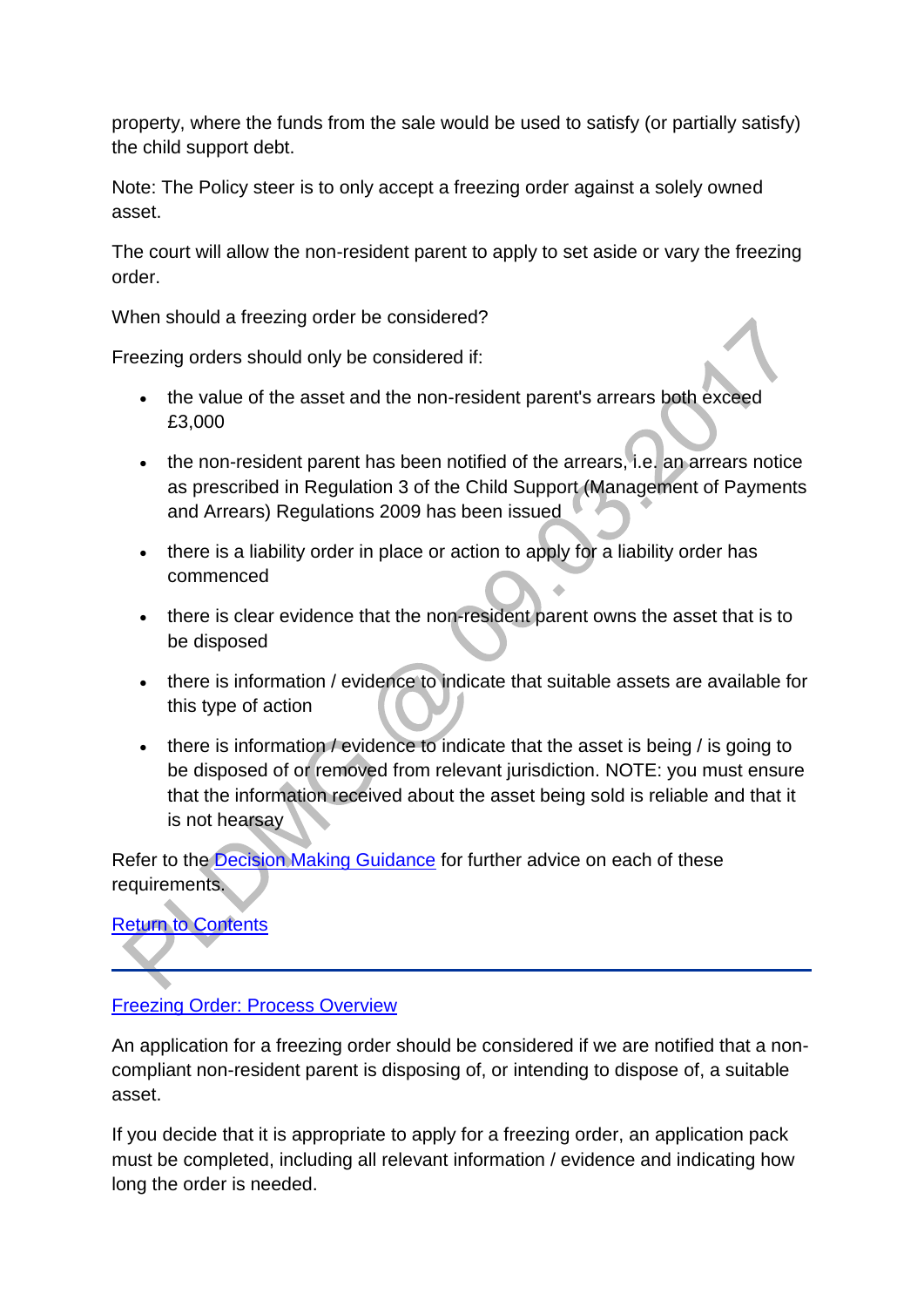If the application is approved, it will be forwarded to the Judicial Review Team, who then forward the application pack to DWP Litigation. The Judicial Review Team will support DWP Litigation as necessary re any further actions needed. DWP Litigation will make the necessary arrangements for a High Court hearing, without notice in the first instance.

Applications for freezing orders should be made in the jurisdiction where the relevant property is located. This applies irrespective of whether the non-resident parent lives in that jurisdiction or not.

This means, if a non-resident parent lives in Scotland, but the relevant asset / property is located in England or Wales, the freezing order application must be made to the court in England or Wales and vice versa.

The CMG is required to serve the order on the non-resident parent and explain the terms of the order. A confident address must therefore be held for the non-resident parent.  $\ddot{\phantom{a}}$ 

Non-resident parents can register any objections to the order with the court, who may direct that there should be a Review Hearing.

[Return to Contents](http://np-cmg-sharepoint.link2.gpn.gov.uk/sites/policy-law-and-decision-making-guidance/Pages/Legal%20Enforcement%20-%20England%20and%20Wales/Freezing-Orders.aspx#focontents)

### [Freezing Orders: Decision Making Guidance](http://np-cmg-sharepoint.link2.gpn.gov.uk/sites/policy-law-and-decision-making-guidance/Pages/Legal%20Enforcement%20-%20England%20and%20Wales/Freezing-Orders.aspx)

If you are considering applying for a freezing order, you must normally be satisfied that all of the following requirements are met:

REMEMBER: in addition to the following requirements, there must be a liability order in place or action to apply for a liability order must have commenced.

# **Arrears and value of asset exceed £3,000 and debt is enforceable**

The non-resident parent's arrears and the value of the asset that you are considering seeking an order against must normally both exceed £3,000.

This is because of the costs involved in obtaining an order of this type.

Cases will also not be suitable for a freezing order if the entire debt is unenforceable (e.g. the debt became due prior to 13 July 2000). Refer to the guidance on [unenforceable debt](http://np-cmg-sharepoint.link2.gpn.gov.uk/sites/policy-law-and-decision-making-guidance/Pages/Legal%20Enforcement%20-%20England%20and%20Wales/Liability-Orders.aspx) for further advice on when arrears become due.

### **There is a suitable asset and evidence it is owned by the non-resident parent**

The following types of assets may be suitable for freezing order action. But remember that the value of the asset must exceed £3,000 and evidence must be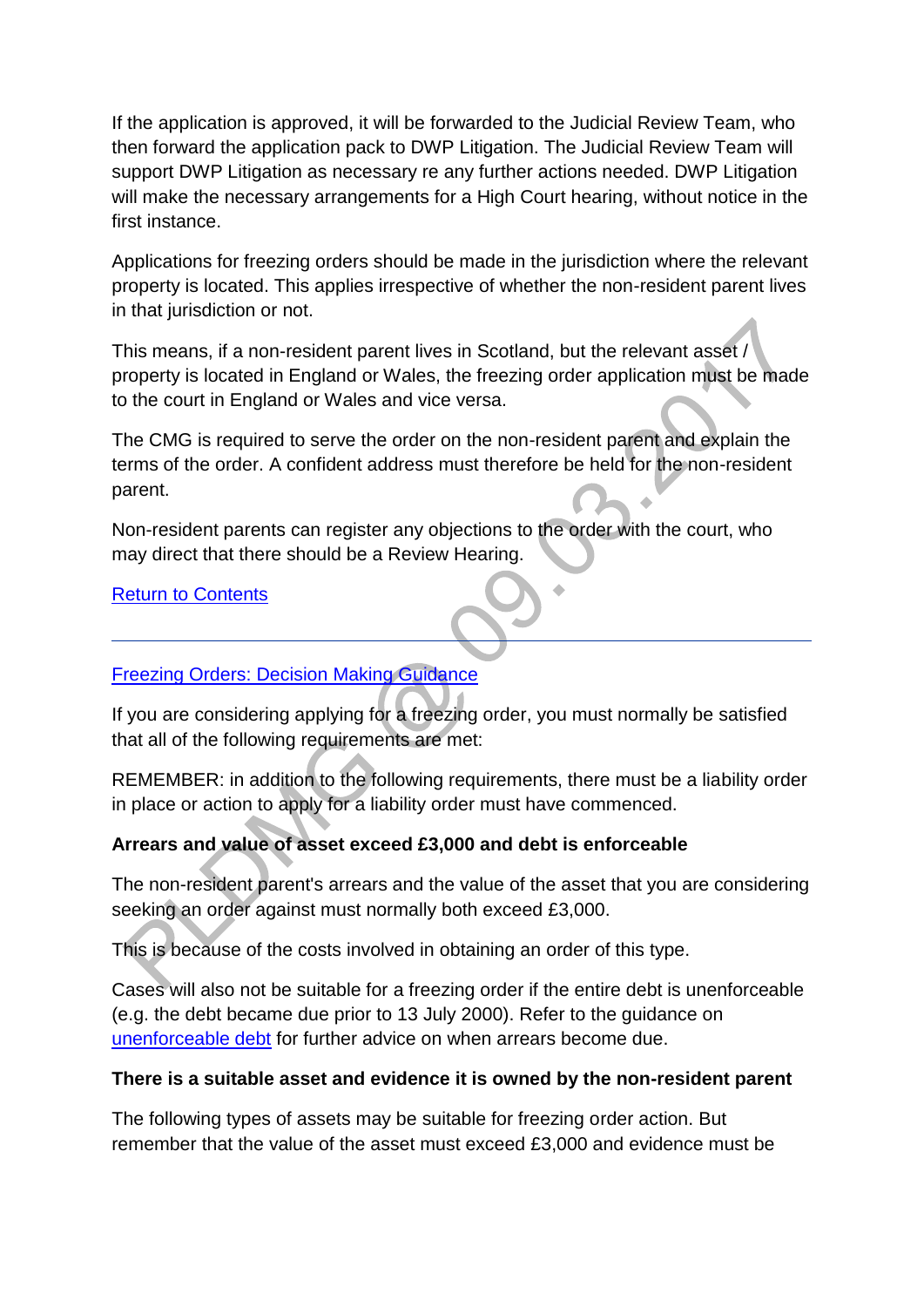held that the non-resident parent is the sole owner of the asset and that there is sufficient equity.

- **property**: any property registered in the United Kingdom in the non-resident parent's name (as per the Land registry) and which is owned solely by the non-resident parent and not used for business purposes
- **capital assets**: any asset that produces an income. For example: where the non-resident parent rents out residential property which is solely owned
- **vehicles**: any type of vehicle that is registered in the non-resident parent's name (as per the DVLA) and is not used for business purposes
- **financial portfolio items**: stocks, shares, securities or other commodities that are owned by the non-resident parent
- **collectable assets**: such as valuable works of art or jewellery

NOTE: this is not an exhaustive list.

# **The non-resident parent has been notified about the debt**

We must be able to demonstrate that the non-resident parent knows about the arrears in order to pursue a freezing order. This means that:

- a confident address must be held for the non-resident parent, and
- notification of the liability must have been issued to that address. This means the latest issued arrears notice to demonstrate awareness of the arrears due

The CMG must also have sent and be able to produce a copy of at least one arrears notice. providing this action has been taken, any subsequent attempt by the nonresident parent to dispose of an asset can be automatically deemed by the court as an attempt to avoid paying maintenance.

Evidence that the non-resident parent is disposing of / intends to dispose of the asset

The information / evidence you will need to confirm that the non-resident parent is disposing if / intending to dispose of a particular asset will depend on the type of asset involved. Guidance on the type of details you should request is provided below.

# **Property**

You should ask the party that reports the asset is being disposed of:

• if they are aware of a "for sale" board outside the relevant property and if so, can they confirm the name of the estate agent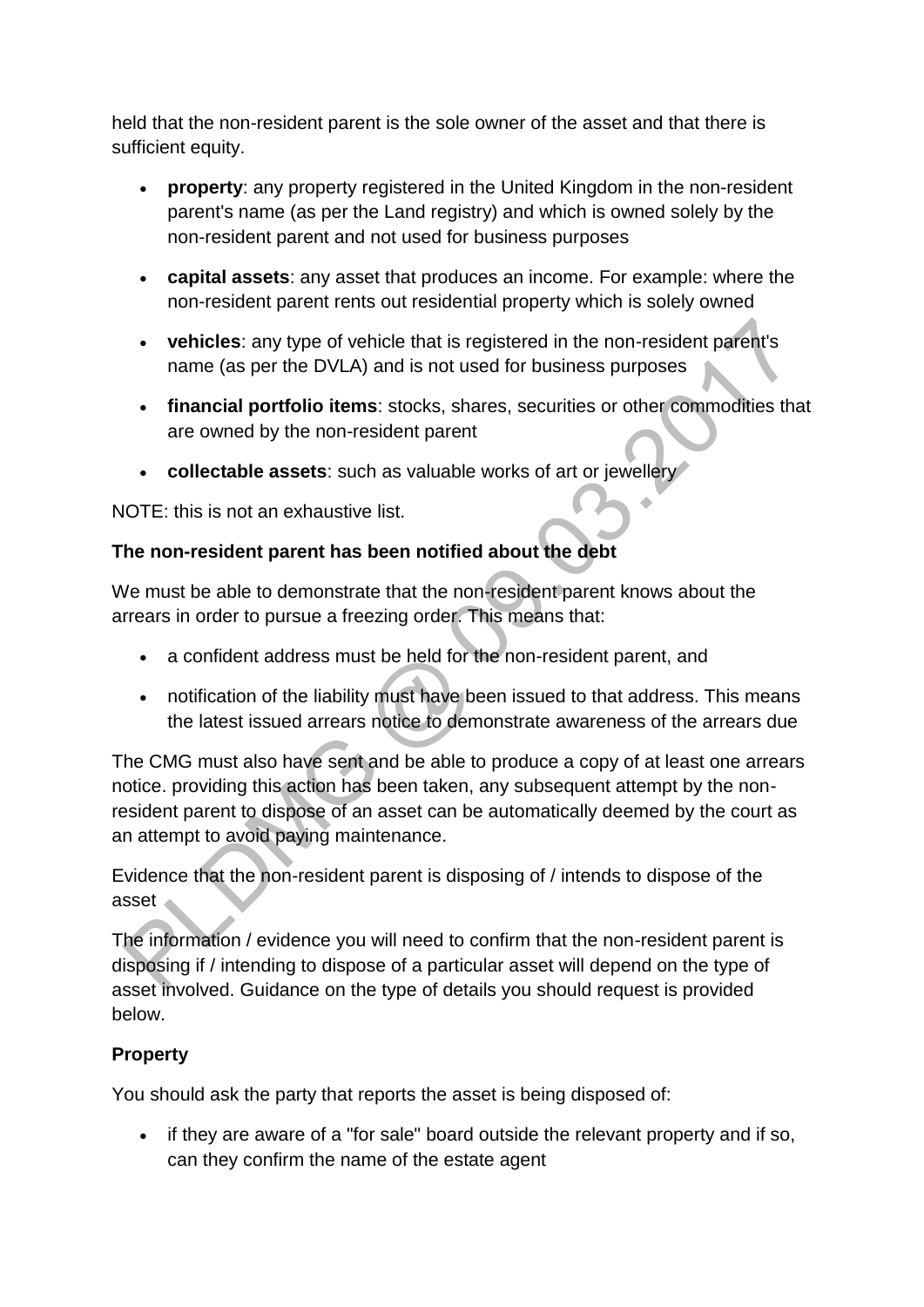- if they know whether the non-resident parent is the sole owner of the relevant property
- if they know how far the sale process has progressed: e.g. is the property under offer, or has the non-resident parent said when they are intending to move
- if the non-resident parent is transferring ownership, rather than selling, the property, do they know who the title is being transferred to
- if they can provide any information about the approximate value of the property

### **Capital assets**

You should ask the party that reports the asset is being disposed of:

- how do they know that the asset is being sold / disposed of
- do they know where the asset is likely to be sold: for example at auction, over the internet, through newspaper listings
- if they know how far the sale process has progressed: for example, has the non-resident parent received an offer
- if they can provide any information about the approximate value of the asset

### **Vehicles**

You should ask the party that reports the asset is being disposed of:

- $\bullet$  if they know how the vehicle is being sold. E.g. is it being advertised locally / on the internet
- if they know whether the non-resident parent is the registered owner of the vehicle and whether they use it for business purposes
- if they know how far the sale process has progressed: e.g. has the nonresident parent received an offer
- If they can provide any information about the approximate value of the asset

### **Financial portfolio items**

You should ask the party that reports the asset is being disposed of:

- if they know the type of financial items that the non-resident parent owns and how they are intending to dispose of them (we could try to verify information of this type using Companies House / CWOL)
- if they know the name of the non-resident parent's accountant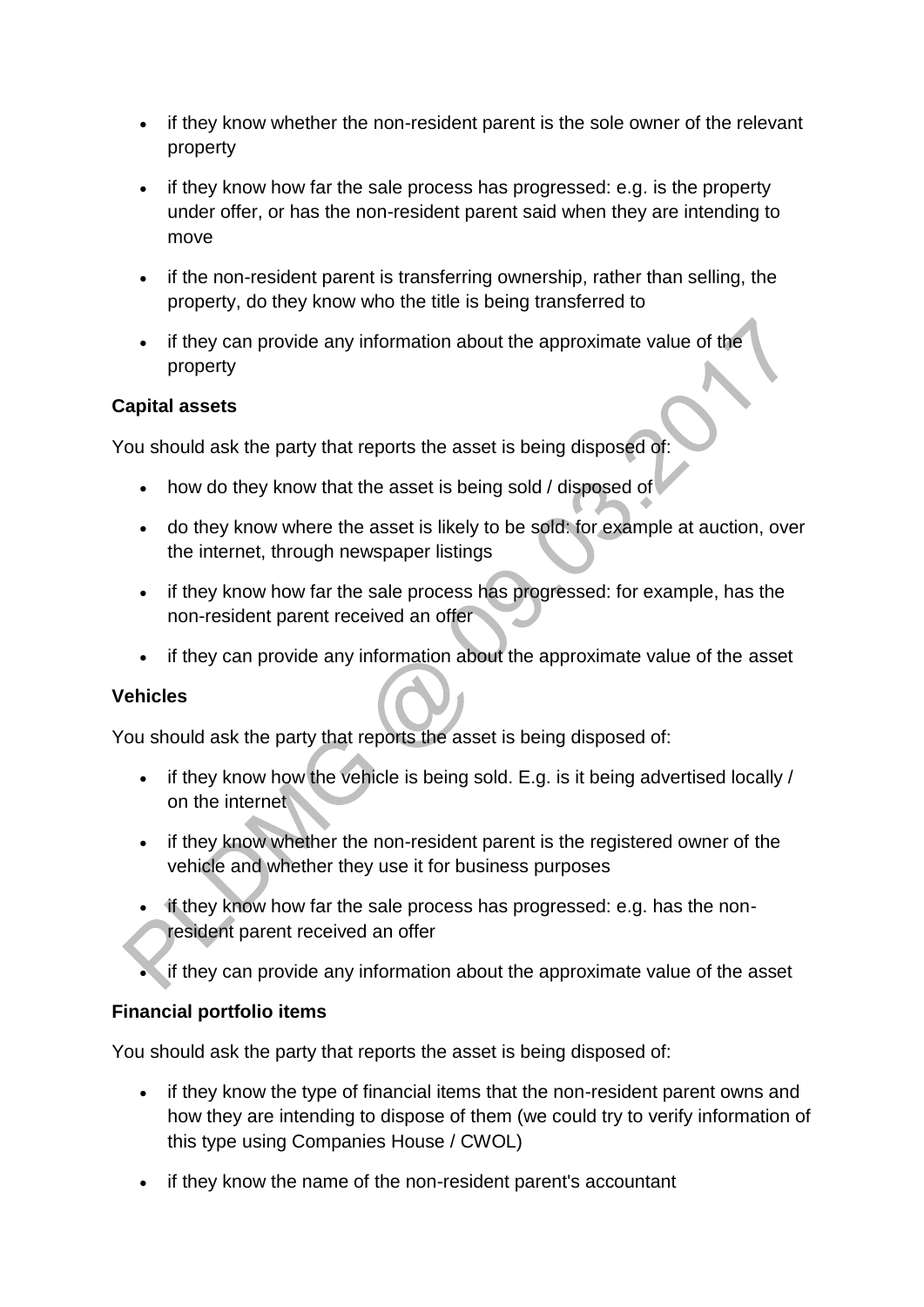- if they know how far the sale process has progressed, for example, has the non-resident parent received an offer
- if they can provide any information about the approximate value of the asset

Note: a Senior Compliance Inspector can use Asset Checker to confirm if the nonresident parent owns shares.

### **Collectable items**

You should ask the party that reports the asset is being disposed of:

- if they know how the item is being sold: for example, through local / internet advertisement
- if they know how far the sale process has progressed, for example, has the non-resident parent received an offer
- if they can provide any information about the approximate value of the asset

# **Evidence that disposal of the asset falls within the scope of section 32L of the Child Support Act 1991**

The CMG must be able to demonstrate to the court disposal of the asset as required by section 32L of the Child Support Act 1991.

The CMG must have information / evidence to indicate that the non-resident parent is:

- the sole owner of an asset, and
- is disposing of / about to dispose of that asset, and
- is doing so outside a connection with any of their business interests

The CMG may have specific evidence that a non-resident parent is about to sell / transfer ownership of their assets. For example: copies of property advertisements. if there is no evidence of this type, the CMG must still have sufficient information to demonstrate a strong arguable case on the claim against the non-resident parent.

NOTE: freezing orders cannot be obtained where the non-resident parent has made arrangements to dispose of an asset in a will or codicil.

REMEMBER: If the non-resident parent suffers any financial loss / damage due to our application, the CMG may be ordered to compensate them for any costs / losses incurred if we cannot demonstrate that the application was justified.

Freezing order application is appropriate: next steps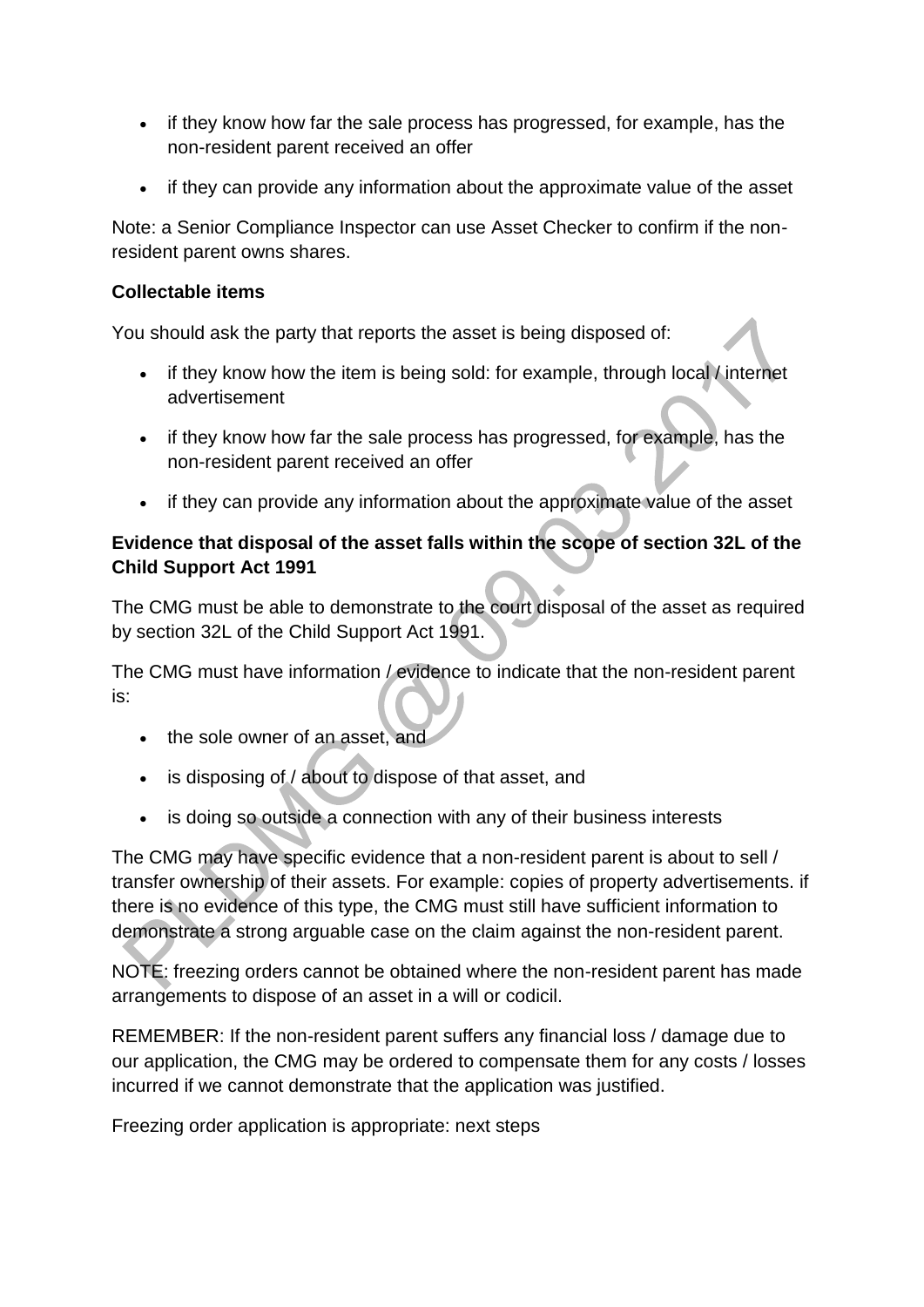If you decide it is appropriate to make a freezing order application , you will need to complete an Application pack. The following sections provide additional information about the type of details / evidence you will need to include.

### **Application: required contents**

A freezing order application must include:

- a list and hard copies of all evidence gathered in support of the application, ensuring any photocopies are certified as true copies
- details of the next intended enforcement action that will be taken, if the freezing order is granted
- a request to the High Court to freeze the asset to prevent the non-resident parent from dealing with it for a length of time that will allow the next enforcement action to be completed
- the amount of time that will be required for the next enforcement action to be completed (see the section on order duration for further advice)
- confirmation that the welfare of any child potentially affected by the granting of a freezing order has been considered
- the account breakdown
- any other supporting evidence attached as an appendix
- a copy of the latest issued arrears notice
- a statement confirming the CMG wishes to apply for any costs incurred in obtaining the order

# **Application: order duration**

When you apply for a freezing order, you must state how long the CMG needs the order to last. The time required will depend on which is the next enforcement action to be taken. Details of the most appropriate action and the time that will be required to complete it as follows:

| <b>Action</b>                | <b>When Appropriate</b>                             | <b>Time Required</b> |
|------------------------------|-----------------------------------------------------|----------------------|
| Liability order              | If there is no liability order in force             | 20 weeks             |
| <b>Order for</b><br>recovery | To register the liability order in the county court | 4 weeks              |
| <b>Charging order</b>        | If the non-resident parent has property             | 20 weeks             |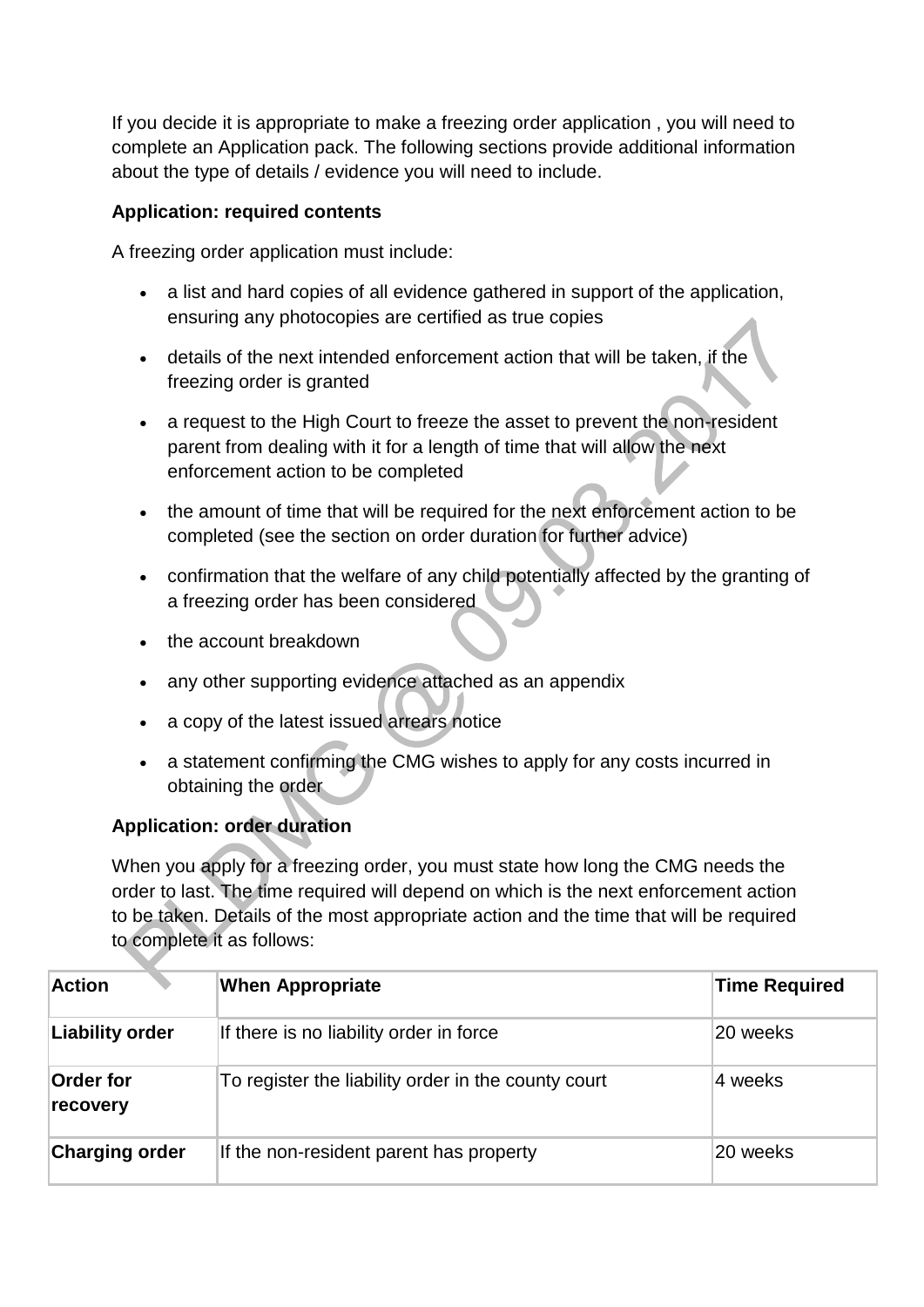| <b>Bailiff action</b>     | If the non-resident parent has vehicles, collectable assets<br>or capital assets | 23 weeks |
|---------------------------|----------------------------------------------------------------------------------|----------|
| Third party debt<br>order | If the non-resident parent has financial portfolio items                         | 15 weeks |

When the application pack has been completed, it will need to be checked and approved. If the application is approved it will be forwarded to the Judicial Review Team, who then forward the application pack to DWP Litigation. The Judicial Review Team will support DWP Litigation as necessary re any further actions needed. DWP Litigation will make arrangements for the High Court Hearing, without notice in the first instance.

NOTE: in England and Wales, all freezing order hearings will be held at the High Court in London, to ensure the availability of barristers / DWP Litigation.

Freezing order hearing: outcomes

NOTE: freezing order hearings are held without the non-resident parent being given notice. The court is unlikely to order a review hearing, but will allow the non-resident parent to apply on notice to set aside / vary the order. DWP Litigation will inform the CMG if this is the case.

At the freezing order hearing, the judge will grant or reject the order or adjourn the hearing. The action you need to take will depend on which of these outcomes applies.

### **Hearing adjourned**

If the judge has directed that there should be a review hearing, this may be adjourned for further information / evidence to be submitted. DWP Litigation will liaise with the CMG regarding any additional requirements.

# **Order granted**

If the freezing order is granted, DWP Litigation will notify the CMG of this action.

The order should be checked for any specific directions from the High Court. For example: if the freezing order has been granted in relation to property, the court may direct that the CMG must obtain the liability / charging order by a specific date.

The court may also give directions about what is the most appropriate enforcement action. In these circumstances, any such directions must be adhered to. Otherwise,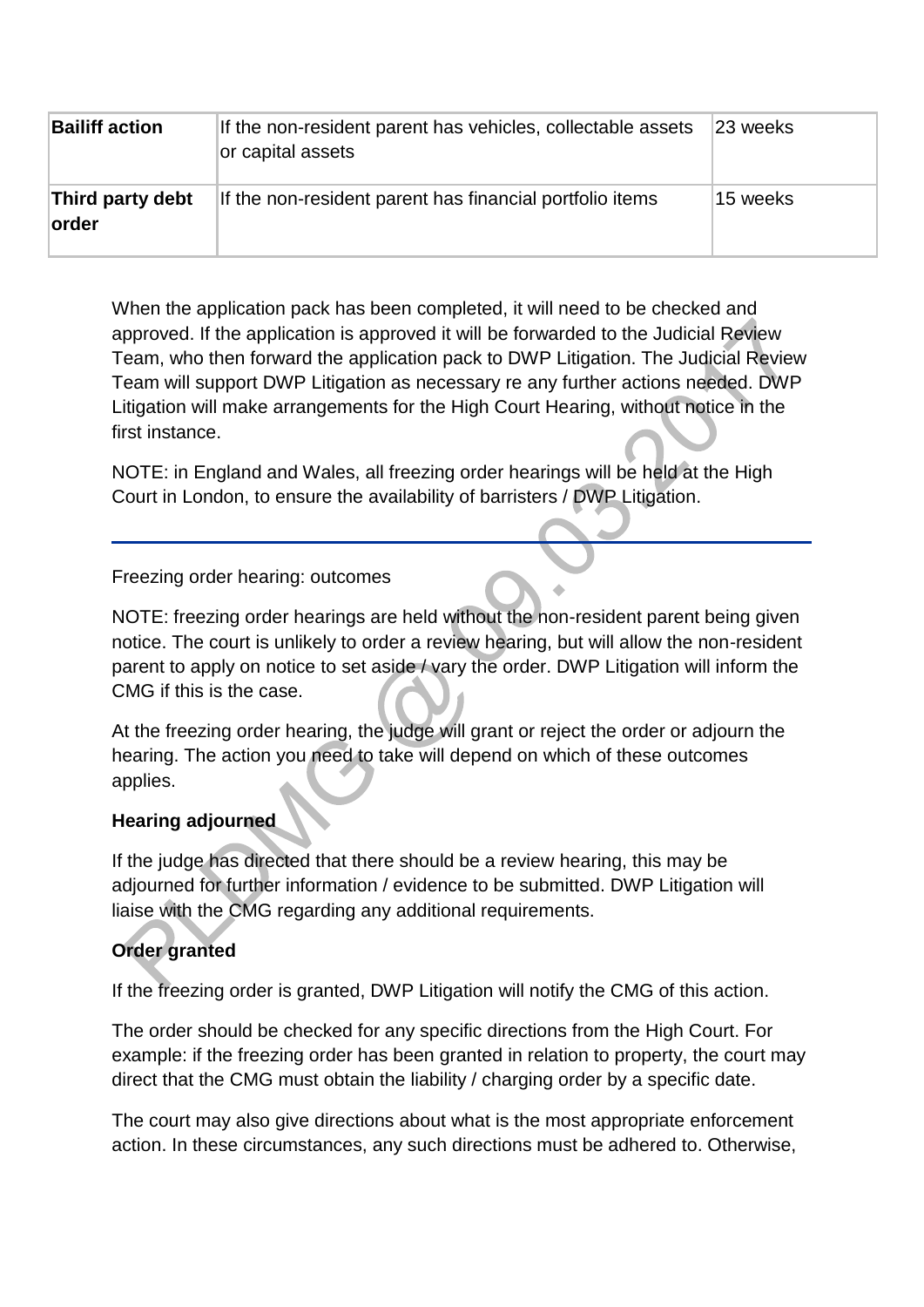you would decide on the most appropriate next enforcement action, depending on the circumstances of the case and the type of assets involved.

If an order is granted, the non-resident parent must be served with it. It is the CMG's responsibility to ensure this action is completed by Process Service which is carried out by the contracted Bailiffs.

### **Order rejected**

If the freezing order application is rejected, DWP Litigation will notify the CMG of this and will also advise whether there are grounds for an appeal to be made against this decision.

If DWP Litigation advise that there are no grounds for appeal then no further action should be taken in relation to the freezing order.

NOTE: If the application is rejected at a hearing without notice, the CMG must inform the non-resident parent that this action was attempted, unless the CMG has permission from the court not to do this. For example: because solicitors inform the court that the CMG will appeal against the decision.

If DWP Litigation state there are grounds for an appeal, then any appeal must be made to the Court of Appeal within a period of time specified by the court. It is therefore important that any action required to ensure an appeal is submitted in time is completed as a priority. DWP Litigation will liaise with the CMG to ensure the necessary requirements are completed.

# **Non-resident parent disposed of asset before freezing order hearing**

When DWP Litigation submit the freezing order application, they will include a request that if ownership of the asset changes before the order can be granted, the court consider the application for setting aside disposition action (this means that ownership of the asset is returned to the non-resident parent). Where this applies, the CMG will need to provide evidence that the non-resident parent deliberately disposed of the asset to avoid their child support debt. Refer to the guidance on setting aside of disposition orders for further advice.

# Variation of a freezing order

The non-resident parent, the CMG or an affected third party can ask for the freezing order to be varied at the initial review or review hearing.

Reasons for requesting a variation could include:

• asking for a different asset to be frozen